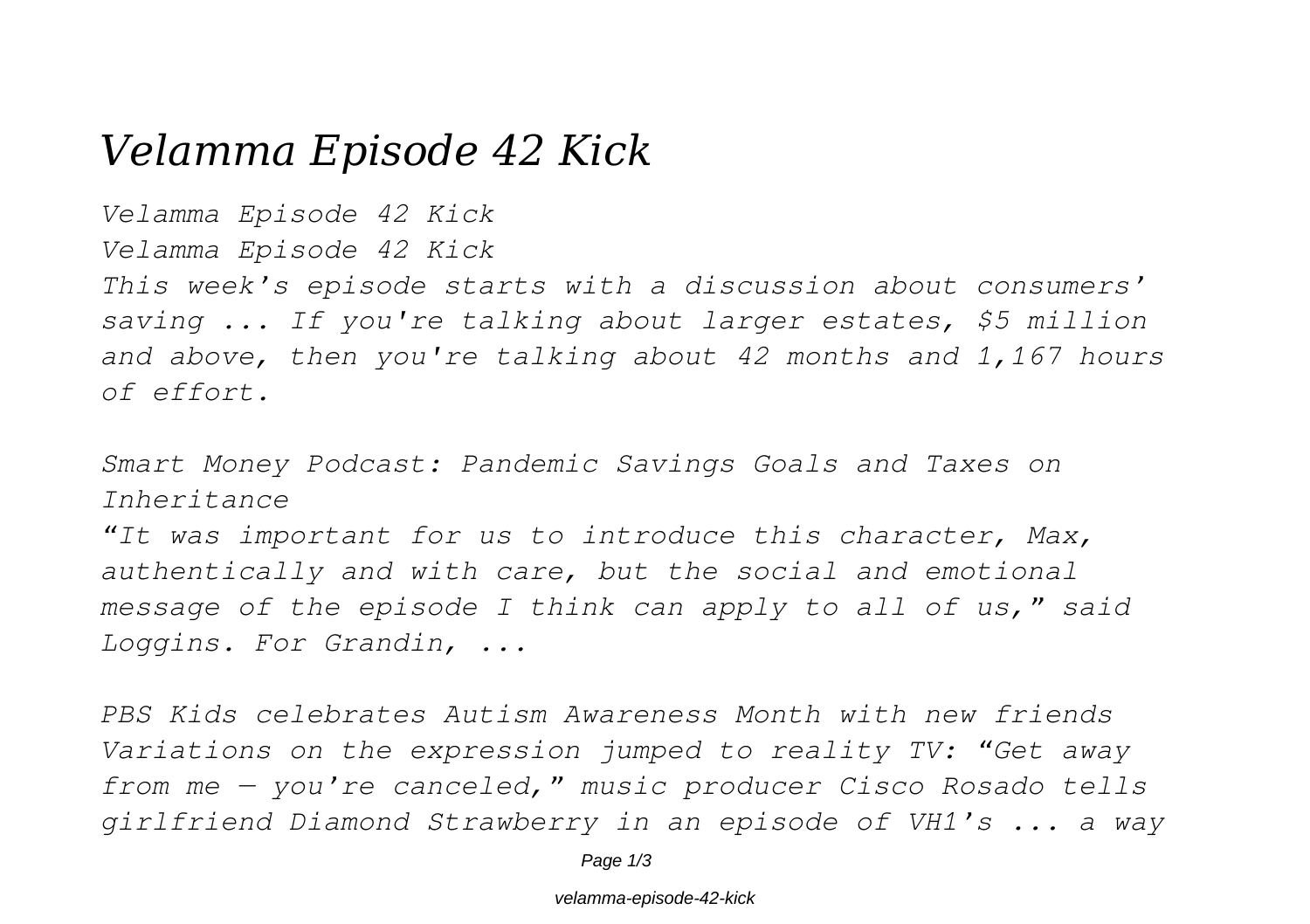*to say we ...*

*Variations on the expression jumped to reality TV: "Get away from me — you're canceled," music producer Cisco Rosado tells girlfriend Diamond Strawberry in an episode of VH1's ... a way to say we ...*

This week's episode starts with a discussion about consumers' saving ... If you're talking about larger estates, \$5 million and above, then you're talking about 42 months and 1,167 hours of effort.

"It was important for us to introduce this character, Max, authentically and with care, but the social and emotional message of the episode I think can apply to all of us," said Loggins. For Grandin, ...

Smart Money Podcast: Pandemic Savings Goals and Taxes on In

Page  $2/3$ 

velamma-episode-42-kick